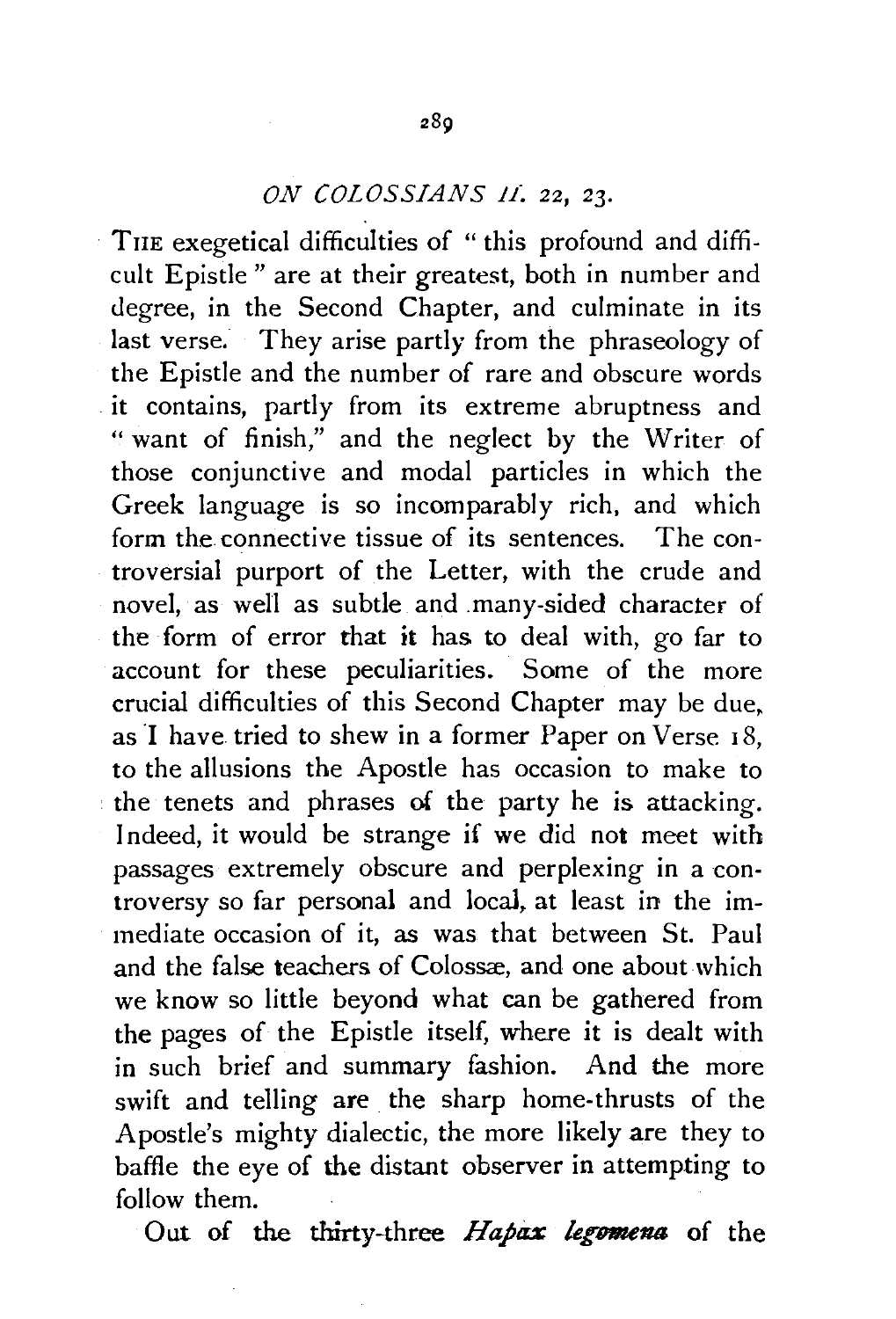Epistle, three belong to this verse alone-the words  $\epsilon \theta$ <sub>ελο</sub>θρησκεία, αφειδεία, and πλησμονή. The first of these three appears to be an inspired coinage of the Apostle's own. It only occurs besides, and that very rarely, in later ecclesiastical writings. Two distinct shades of meaning have been assigned to it. The sense of  $d\phi \epsilon t$ *oe/a,* on the other hand, is unmistakably definite ; but that of  $\pi\lambda\eta\sigma\mu o\nu\eta$  has been grave matter of dispute. If, with most modern interpreters, we blend *λόγον*... *€xovra* (our *having a show)* into a single phrase, then we have a fourth expression (given by Alford in his list of *Hapax legomena)* peculiar to this passage, and which affords a choice of various renderings. Add to this that  $\tau \mu \eta$  may mean *honour* or *value*, and the preposition  $\pi \rho \phi$ ; (before  $\pi \lambda \eta \sigma \mu o \nu \eta \nu$ ) as readily *against* as *for*; and as to  $\sigma \phi \in \mathcal{E}$ , the last word of the verse, every one knows how naturally it will lend itself to different interpretations. So much for the lexical conditions of the problem.

Its syntactical difficulties will be appreciated when it is observed that the relative  $\tilde{a}$ *rwa* (*such as*), forming the subject of the sentence, may be fairly referred to either of two quite different antecedents; and that the predicate is made up of one participial followed by three prepositional phrases - with the addition of a dependent dative without preposition thrown in amongst them, if we follow a somewhat probable correction of the Received\_ Text-and these strung together without a single particle to help us to adjust them, except a " solitary μεν" bereft of its corresponding δέ. In fact, the verse at first sight looks like nothing so much as a series of rough notes or memoranda, hastily jotted down for one's own private use, to be enlarged upon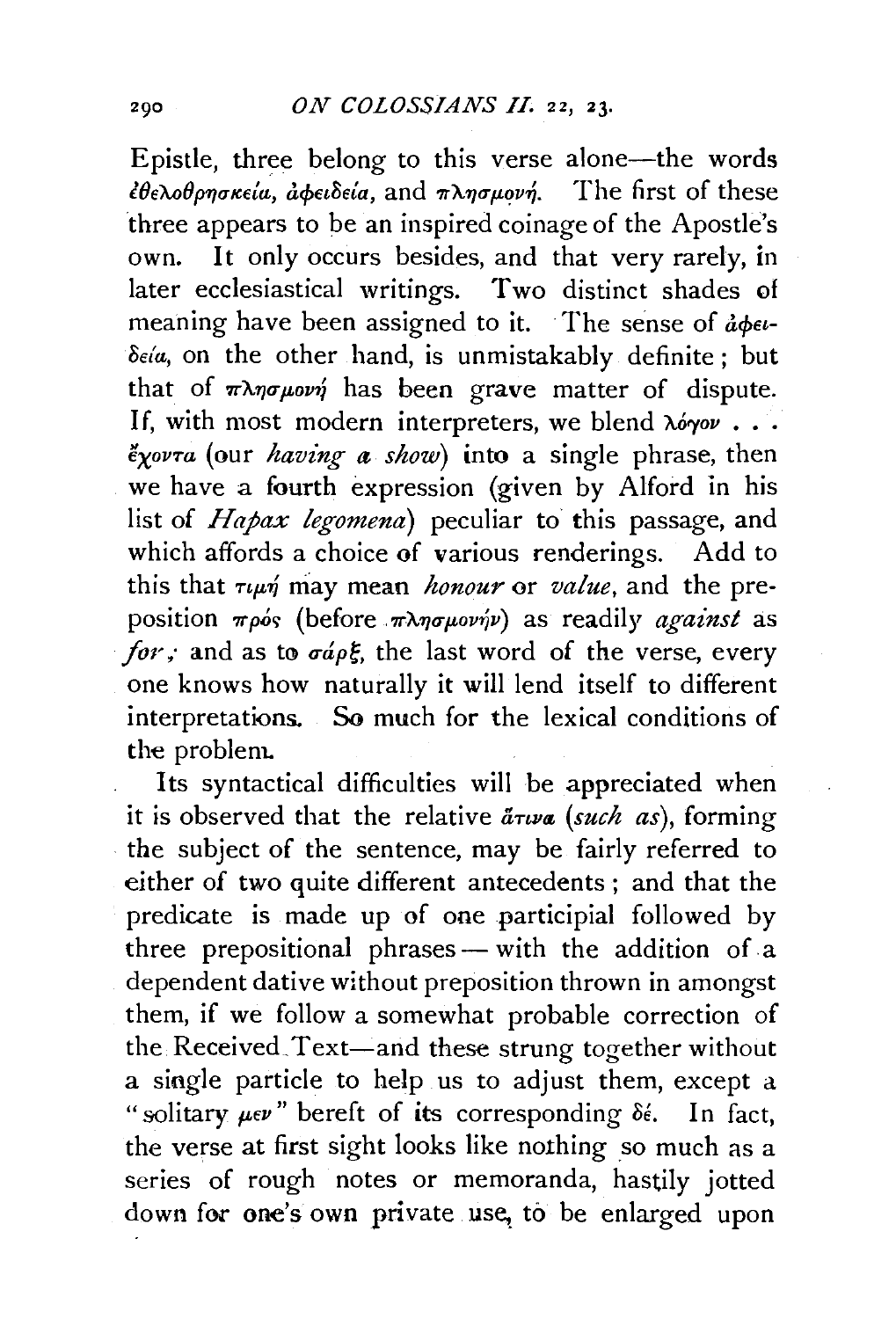and worked up afterwards, but which, as they stand, must be little more than a riddle to every one except the Writer himself. And such an enigma: the sentence appears to have proved. It would be no very great exaggeration to say that every combination of its details arithmetically possible has been tried by one interpreter or another; and indeed such an estimate would not include all the views proposed, Alford, for instance, connecting the last phrase,  $\pi \rho \delta s$   $\pi \lambda \eta \sigma \mu \omega v \gamma \nu$  $\kappa$ ..., with  $\delta$ oy $\mu$ ari $\zeta$ <sub>i</sub>eo  $\theta$  e of Verse 20. Thanks to the labours of recent Commentators, the ground is now, however; considerably cleared, and the points at issue , have been reduced to a comparatively narrow compass. But I venture to doubt whether, after all, the position of the Verse as forming the conclusion of the Apostle's polemic has been sufficiently considered, and whether due weight has been given to the indications it contains of *backward reference,* both as explaining its summary character, and as elucidating what is otherwise doubtful in its meaning and connection of thought.

Another consideration determining the line of exposition adopted here is this: that when a number of phrases follow each other asyndetically, without con iunctive or modulating particles, the presumption is that *their order giws their connection,* and that they appear on the page just as they issued from the Writer's mind. In such a case link-words can be dispensed -with where the desire for brief and energetic expression dictates their absence, for the sentence holds together by the mere position of its different parts. Directly we abandon this principle, and are tempted to take the words otherwise than as they stand, we are landed in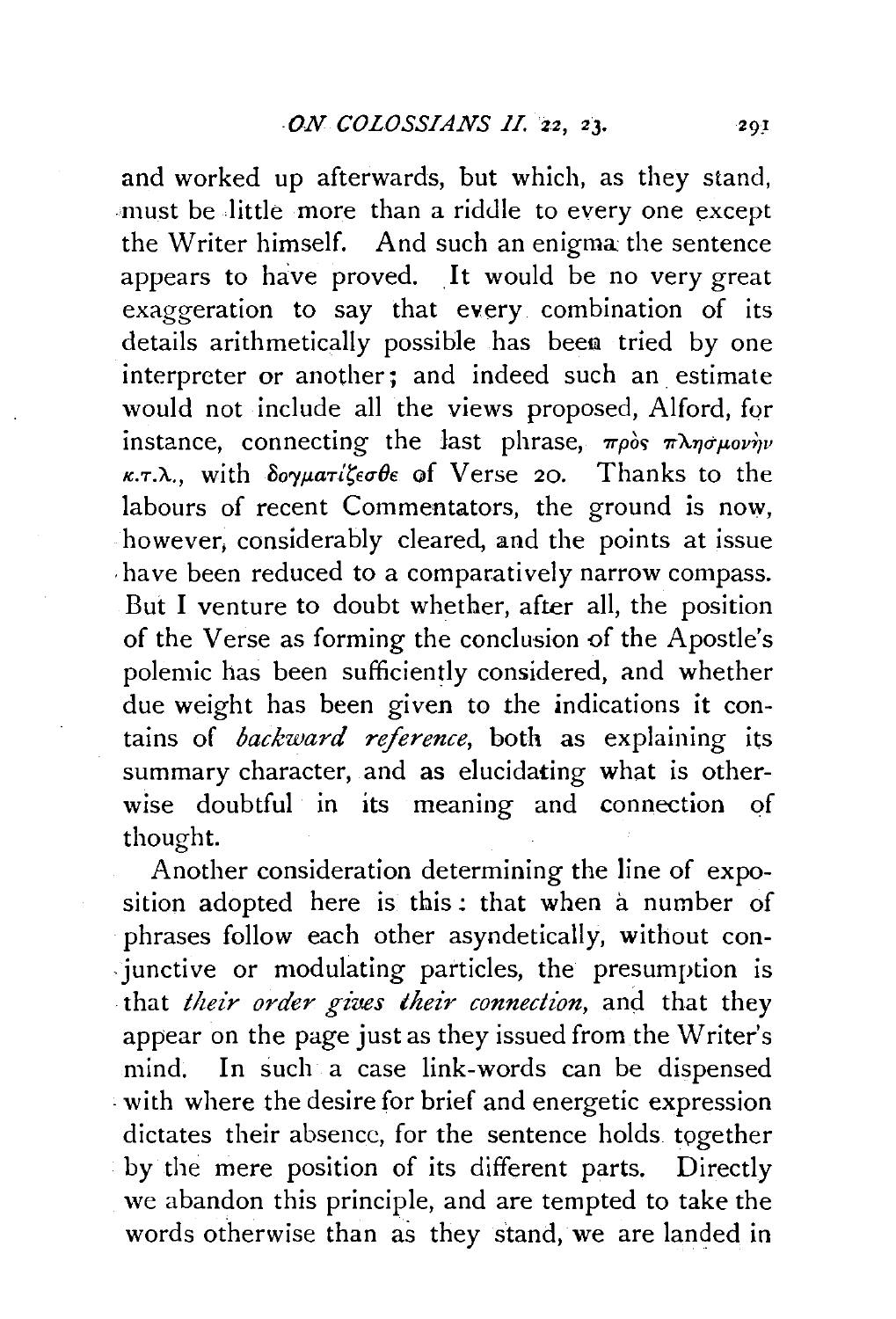the arbitrary and uncertain, and, in fact, turn the verse into a sort of elaborate amphibology, as the history of its exegesis too plainly shews.

Should these two principles coincide in the result to which they point us, we may feel tolerably sure of being in the right direction, and by the aid of such light as we can gather from the general analogy of Pauline modes of thought and expression elsewhere, may, perhaps, even hope to reach some definite and well-established conclusion as to the sense of this most vexed of all vexed passages.

1. We must, therefore, refer *such as,* the all important subject of the Verse, with Alford, Ellicott, Hofmann, Meyer, to the immediately antecedent *commandments*  and teachings of men. The first glance at the contents of Verse 23 shews that they have a far wider reference than simply to the "decrees" of Verses 20, 21. And this wider reference is already implied in "the commandments and teachings of men," as constituting the system "according to" which these special prohibitions *(handle not,* &c.) were enacted and enforced. Comparison of Verse *22* with the similar words of Verse 8, and with the striking parallel in Ephesians iv. 14, will shew that it is a clause of most significant and fundamental import in its bearing on the Colossian heresy. That the saying was borrowed from Old Testament Scripture, and was also one of the (probably) wellknown phrases of Christ Himself, would lend to it a peculiarly solemn judicial emphasis.<sup>1</sup> Its  $\epsilon_{\nu\tau}\hat{a}\lambda_{\mu}a\tau a$ gives a wider extension to the  $\delta \phi \gamma \mu \alpha \tau \alpha$  of the two preceding verses, and the  $\delta\iota\delta a\sigma\kappa a\lambda a\kappa\tau$ .  $\dot{a}\nu\theta\rho\dot{\omega}\pi\omega\nu$  links them

<sup>&#</sup>x27; See Isaiah xxix. 13 (LXX.); Matthew xv. 6-g; Mark vii. 6-13; also Titus i. 14-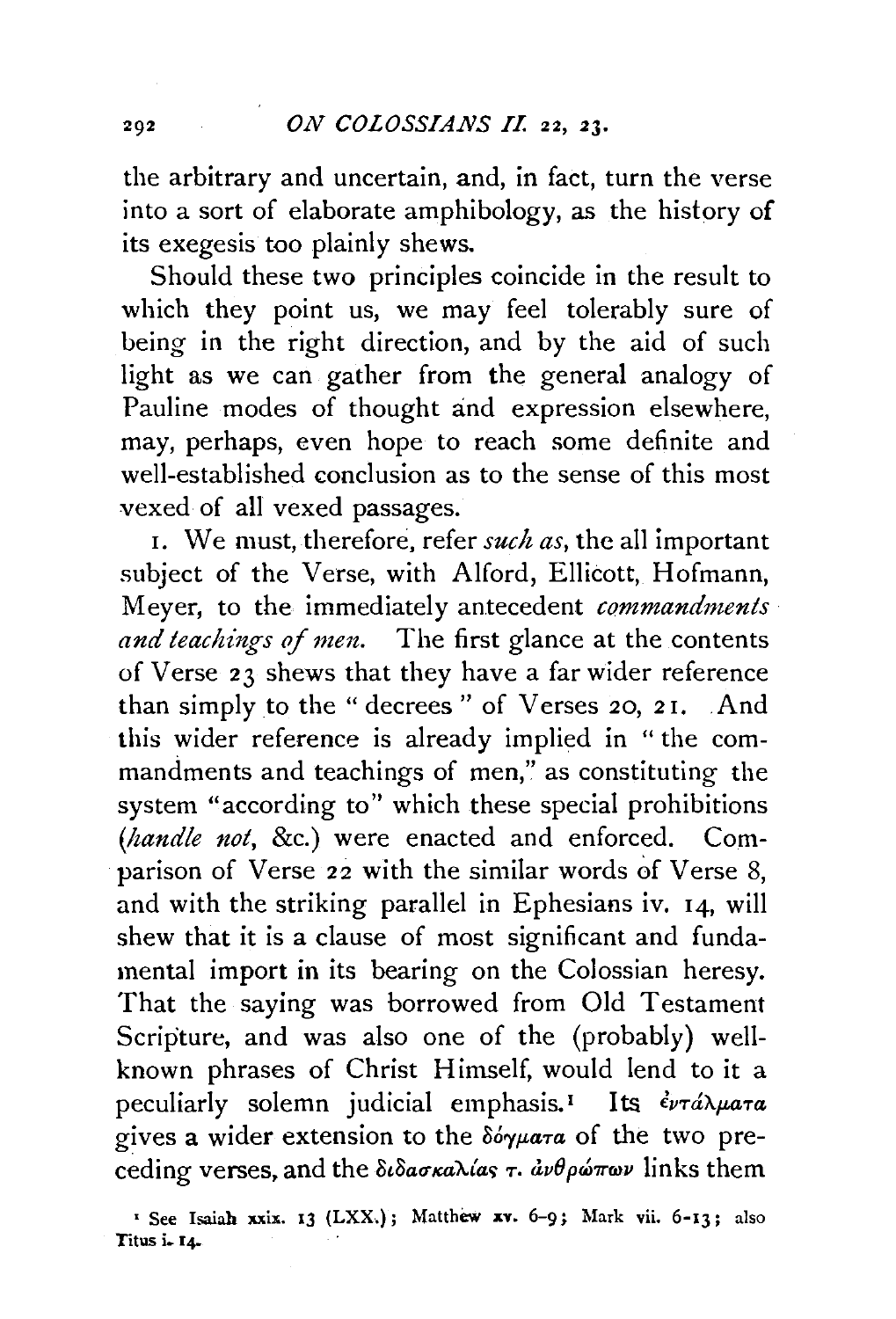on to the general body of doctrine to which they belonged. And so, by a bold and easy transition, the Apostle passes from the particular warnings and denunciations of the previous verses to the general survey and review of the whole Colossian error that we find condensed into the brief and pregnant words of Verse 23. And it is just the note of solemn repetition struck in the 22nd Verse that prepares us for this final summing up.

2. If in the commandments and teachings of men in Verse 22 the tradition of men of Verse 8 is repeated and amplified, the loudly sounded warning against philosophy and empty deceit contained in that former verse is echoed no less distinctly in the λόγον μεν έχοντα σοφίας of Verse 23. And with this reference in our minds, and remembering the standing proverbial antithesis between  $\lambda \dot{\phi}$  and  $\ddot{\epsilon} \rho \gamma \dot{\phi}$ ,  $\delta \dot{\psi}$  and the like (word and work, &c.),<sup>I</sup> this latter phrase becomes sufficiently complete in itself. "Having word (or form, show) indeed of wisdom" clearly means "having that and nothing more-no inner truth, no pith and substance of wisdom"-λόγον, ού πράγματα, μάλλον δε πιθανολογίας λόγον ψίλον (mere words, nothing but words), as Œcumenius puts it. So already Chrysostom--Aóyov,  $\omega$ *ik*  $\partial \lambda \eta \theta \epsilon$  *(av,*  $\omega \delta \epsilon$ *)*  $\delta \omega \nu \alpha \mu \nu$ *.* Here we have exactly the conditions under which the classical  $\mu$ *èv solitarium* appears, "where a sentence or word with δέ can easily be supplied in thought;" $2$  and the search for the missing half of the antithesis in the latter part of the

<sup>&</sup>lt;sup>1</sup> Compare, for St. Paul, Col. iii. 17; Rom. xv. 18; 1 Cor. iv. 19, 20; 2 Cor. x. II; I Thess. i. 5; 2 Thess. ii. 17; also I John iii. 18; James i. 23-25. And, for classical usage, see, e.g., Thuc i. 22; Eurip. Heracl. 5; Aristotle, Polit. iii. 9. 8; and the saying of Democritus, λόγος ίργου σκία.

<sup>&</sup>lt;sup>2</sup> Matthia, Gr. Grammatik, 622. 6. 'Qc piv λέγουσιν (as indeed they say), Eurip. Orestes, 8, is a fair example of the idiom.

VOL. XII.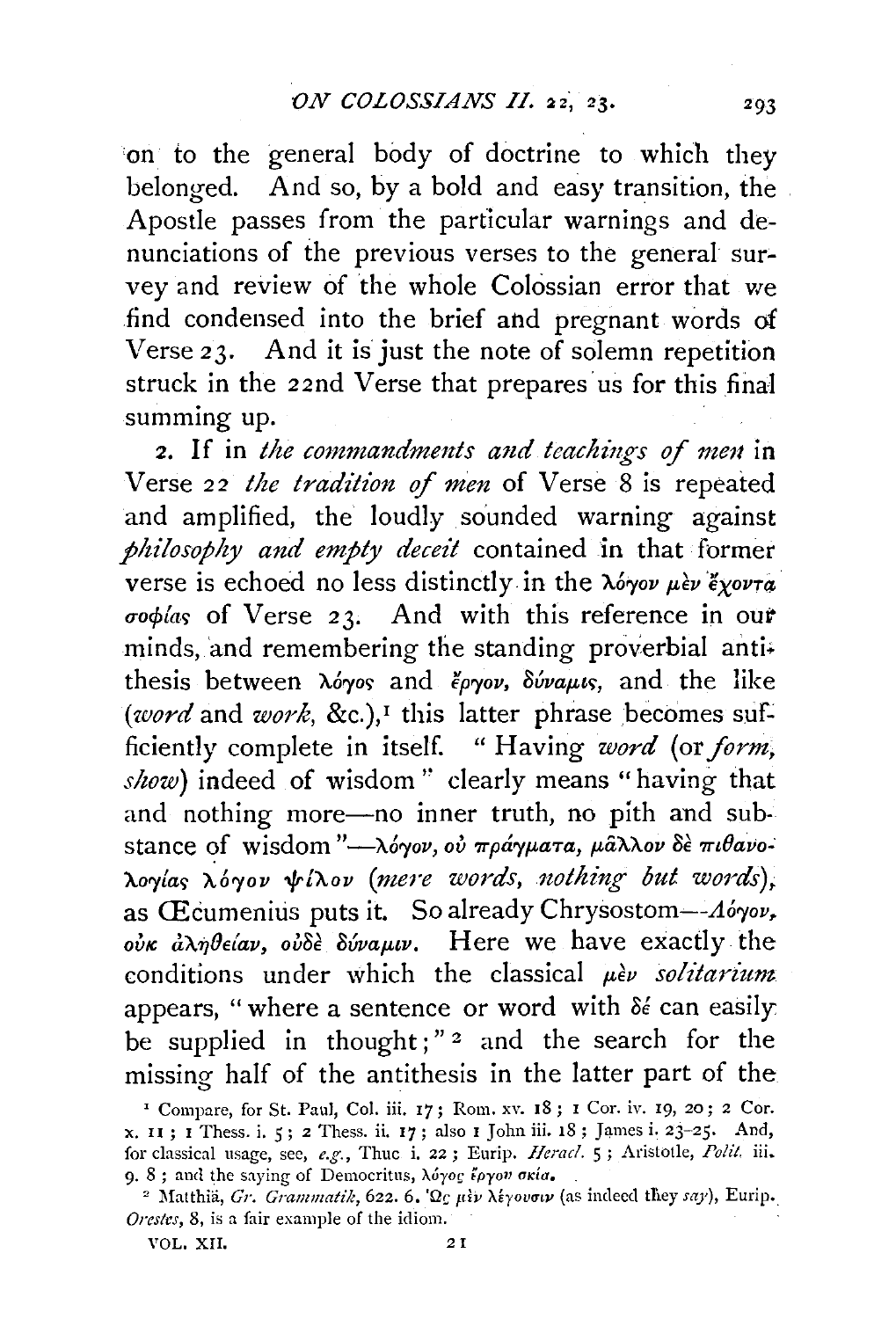verse becomes as needless as it has proved precarious. <sup>1</sup> This view of the force of  $\mu$ <sub>*èv*</sub> has in its favour the suffrages of Erasmus, Winer,<sup>2</sup> A. Buttmann,<sup>3</sup> Meyer, amongst others.

 $B$ ut, as  $E$ cumenius has already indicated, this clause reminds us of Verse 4 almost as forcibly as of Verse 8. "This I say lest any one should be deceiving you (playing off fallacies upon you) in persuasive speech" -such were the Apostle's first words of warning to his readers. And now he comes round to the same point again when he writes in the language of this concluding 'verse, "having *speech* indeed of wisdom." The force of the double verbal association  $(\pi a \rho a \lambda o \gamma)'$ - $\zeta_{\eta\tau\alpha\iota} \partial_\nu \pi_i \theta_{\alpha\nu\alpha} \lambda_{\varrho} \gamma_i \alpha \ldots \lambda_{\varrho} \delta_{\gamma\varrho} \nu \mu \partial_\nu \varrho \partial_\nu \alpha$  it is impossible to reproduce in English, because we have no word to unite the ideas of *reasoning* and *speech* under one concept, as the Greeks have done in their marvellous  $\lambda \omega_{\gamma}$ . It is precisely the same style of expression and the same association of ideas that we meet in the First Epistle *to* the Corinthians, when the Apostle acknowledges *word of wisdom* ( $\lambda$ óyos *σοφίας*) as one form of "the manifestation of the Spirit,"<sup>4</sup> but repudiates for himself *wisdom of word*<sup>5</sup> (much the same as "word indeed of wisdom") and *persuasive words of wisdom*.<sup>6</sup> Indeed, the whole of  $I$  Corinthians i.  $I7$ -ii. 16 is a most profound and eloquent inspired play upon the notions of *word* and *wisdom*, which binds them together

*4* 1. Cor. xii, &. Compare Ibid. i, *5·* 

<sup>&</sup>lt;sup>1</sup> Hofmann (apparently) finds it in *iv iθελοθρησκεία κ.τ.λ.*; Peirce, Bengel, and Eadie in *προς πλησμονήν*; Ellicott (apparently) and Lightfoot in *ούκ εν τιμή τινι*.

<sup>•</sup> *Grammar,* p. 719, E.T.

s *Grammar* qf *New Testament Greek,* pp. 365, 366, E. T,

<sup>5</sup> Ibid. i. 17; ii. 1.  $\frac{1}{2}$ . The language of these two verses combines and blends completely the phrases we have attempted to link together in Col. ii, 4, 8, and 23,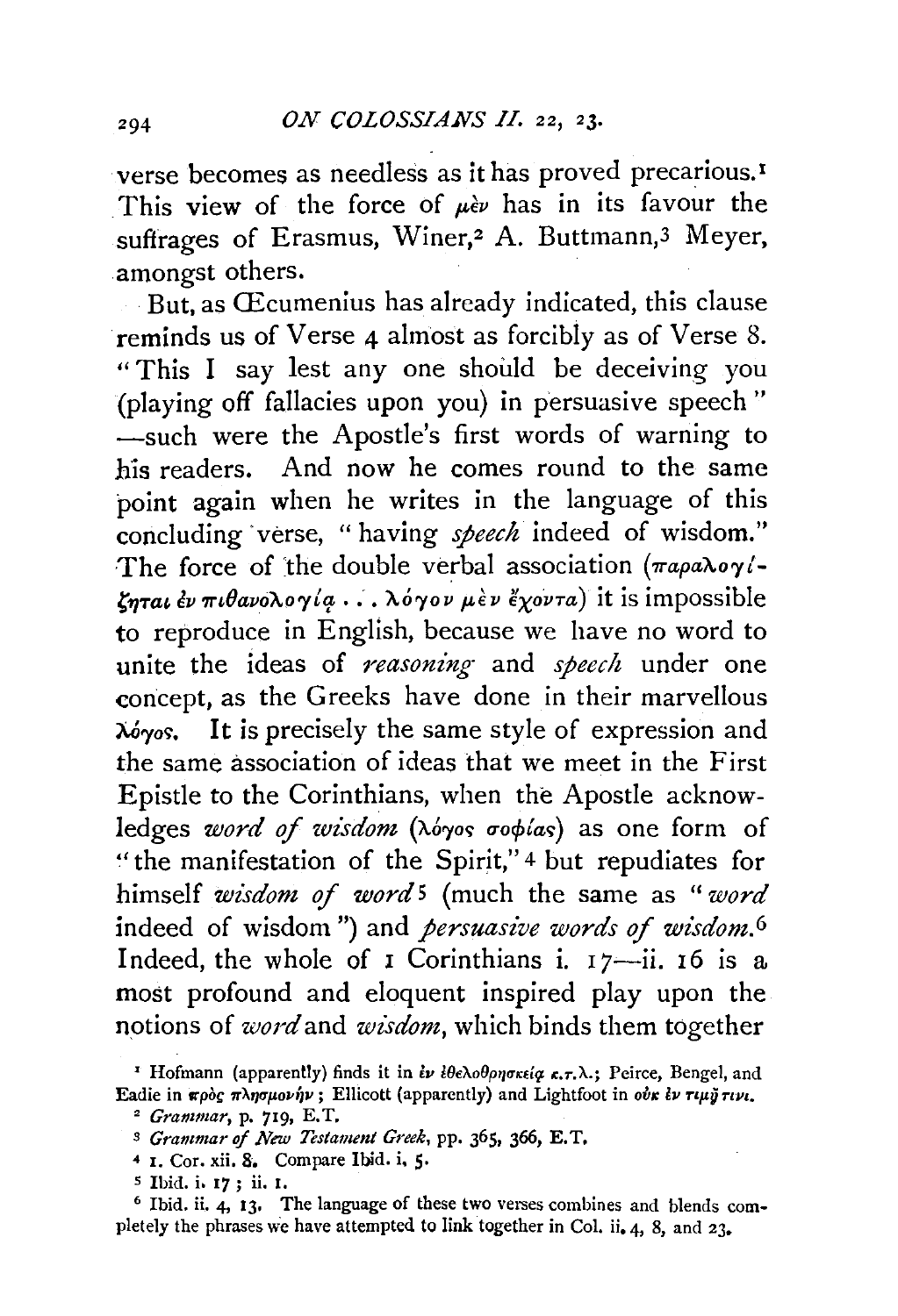inseparably in the mind of every reader of St. Paul. This parallelism of expression is the more certain and -decisive because it appears to be due to the common " philosophical " character of the errors the Apostle is dealing with in each case.<sup>1</sup>

We have no need, then, to search amongst the various uses of  $\lambda \phi \gamma \omega$  ey for that most fitting here. The sense of the grammatically inseparable  $\lambda \acute{o}y \acute{o}v \sigma \acute{o}y \acute{i}a\varsigma$ is defined by Pauline usage, and of  $\lambda \phi \gamma \omega \mu \partial \psi \sigma \phi \partial \phi$  by the previous context. And "Having *word* indeed of wisdom " describes sufficiently the sophistical nature <>f the Colossian heresy, the show of logical method, .and of philosophical breadth and thoroughness of treatment, which naturally made it so attractive to halfeducated minds, to men perhaps of a speculative and mystical bent, but whose intellectual grasp of the Christian system was as yet but partial and imperfect. <sup>2</sup>

3· While the external form and garb of the new doctrine are described in the participial clause  $\lambda \delta \gamma \omega \mu \epsilon \nu$ .€xov-ra uorpfar:;, its content as a system of religion and morals is indicated in the prepositional adjuncts that follow. For beyond a doubt  $\epsilon \nu \epsilon \theta \epsilon \lambda$  of  $\rho \eta \sigma \kappa \epsilon (a \kappa, \tau a \pi \epsilon \nu \nu \epsilon$  $φροσύνη$  is a repetition from Verse 18, while  $\phi$ φειδεία  $\sigma\omega\mu\sigma\sigma\varphi$  points hardly less distinctly to the ascetic regulations of Verse 21.

' $E\theta \epsilon \lambda o\theta \rho \eta \sigma \kappa \epsilon' a$  seems to be not merely connected with, but even etymologically derived from, the  $\theta \hat{\epsilon} \lambda \omega \nu$  $\dot{\epsilon}v$ ...  $\theta\rho\eta\sigma\kappa\epsilon\acute{a}q\tau\omega v\acute{a}\gamma\gamma\acute{\epsilon}\lambda\omega v$  of Verse 18. It is a word which St. Paul himself compounds to set forth

<sup>&#</sup>x27; See also a previous Paper on Col. ii. 18, in Vol. xi. pp. 388-397. The bitter word of condemnation,  $\phi v \sigma \iota \phi \psi \mu \varepsilon \nu \sigma \varepsilon$ , is used by St. Paul only in these two Epistles.

 $^2$  See Col. i. 9; ii. 2. It is for this Church alone that the Apostle asks the gift *of σύνεσις (intellectual comprehension, the power to put things together).* **Comp.** Eph. iii. 4; Luke ii. 47·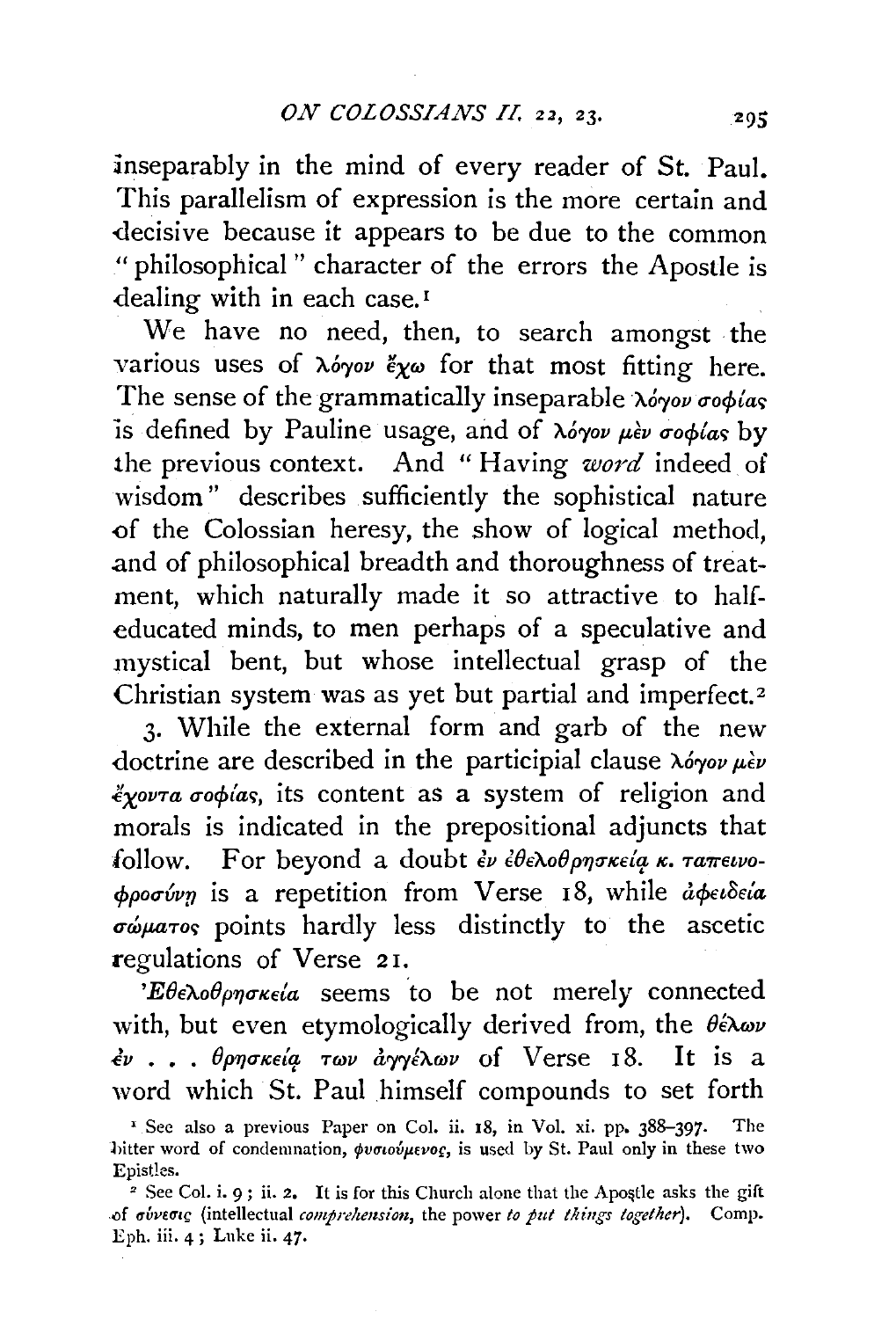the characteristic quality and temper of the man who has been spoken of just before as "Delighting in worshipping of the angels."<sup>1</sup> Its appearance here, in conjunction with ταπεινοφροσύνη, cannot he accounted for in any other way. Its meaning, therefore, must correspond with this derivation. Examination of the parallel compounds of  $\partial \theta \in \partial \Omega$  confirms this presumption: for this prefix (nearly synonymous with  $\phi \iota \lambda_{0}$ -) usually denotes *addiction to*, or *delight in*, the state, or quality, or practice signified by the other half of the word. In fact,  $\partial \epsilon \lambda$ o- appears to connote *willingness* rather than *wilfulness*.<sup>2</sup> No better example could be found than the εθελοπερισσοθρησκεία (zeal for excess of ritual) quoted by several commentators from Epiphanius, as attributed to the Pharisees. And therefore, as Hofmann puts it, "if  $\theta$ *pnokela* is not in itself anything evil, so neither is  $\epsilon \theta \epsilon \lambda_0 \theta \rho \eta \sigma \kappa \epsilon' \mu$  : 3 so neither, indeed, is  $\tau \alpha \pi \epsilon \nu \nu \sigma$ φροσύνη, nor αφειδεία σώματος, nor λόγος σοφίας (without:

<sup>1</sup> There is no other way, I suppose, of rendering  $\theta_i \lambda \omega \nu$  (Verse 18) if  $i\nu \tau a \pi \epsilon \nu$ .  $\kappa$ . θρησκεία are immediately dependent on it, and that they are so έθελοθρησκεία strongly indicates. So Bengel, Lightfoot, and others. For use of  $\theta \hat{\delta} \lambda \omega$  compare. Gal. iv. 9, 21.

<sup>2</sup> It is true that Suidas explains this word as denoting "worshipping at one's own will what one thinks fit" (i iy θελήματι σίβειν το δοκούν). See Ellicott on the passage. But this consideration seems to be outweighed by the arguments drawn from the analogy of compounds of  $\frac{\partial \theta}{\partial x}$ , and from the connection of Verses 18 and 23. Allowance must be made for the tendency of interpreters to aggravate the sense of words of condemnation.

<sup>3</sup> Hofmann's treatment of the philological point is the most full and satisfactory I have met with. See his *Die Briefe Pauli and. Kolosser u. an Philemon*, pp. 102, 103. No commentator is more stimulating and suggestive than Hofmann, nor more arbitrary and ingeniously perverse than he in the combinations he sometimes adopts. M. Godet's characterization of this writer, in the Preface to his recent commentary on *Romans*, one may perhaps be allowed to quote: "Hofmann applies. to the analysis of the Apostle's thought the keenest critical insight; he never overlooks the slightest detail of the text; in wealth of philological knowledge he is no way inferior to Meyer. But he is too often wanting in accuracy, and dwells complacently on exegetical novelties, in which it is hard to persuade one's self that he seriously believes." After his admirable elucidation of  $i\theta \epsilon \lambda_0 \theta \rho \eta \sigma \kappa \epsilon_i \sigma$ , he connects. it with σώματος!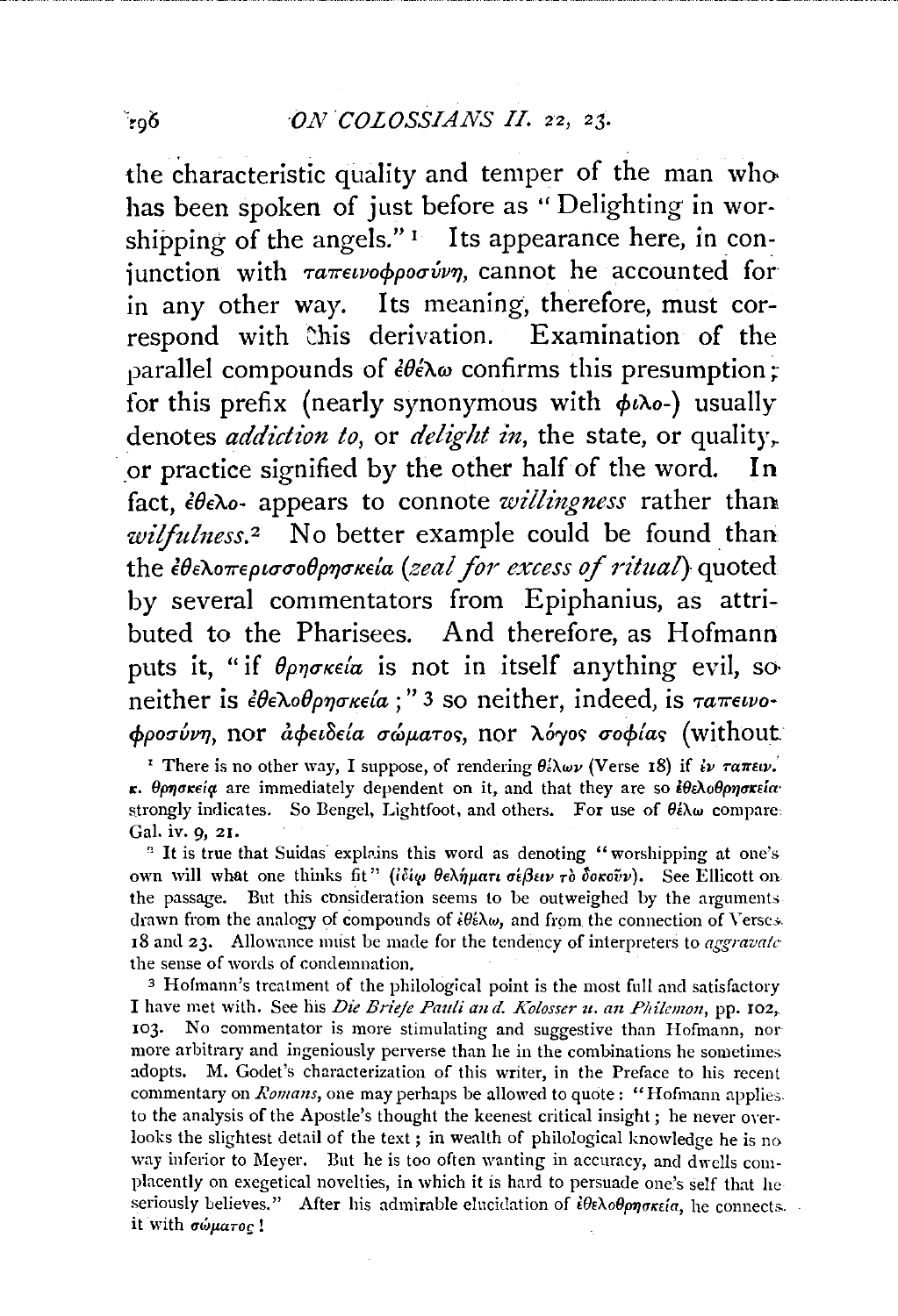the  $\mu \in \nu$ ). Δεισιδαιμονία (religiousness) is the equivalent given for εθελοθρησκεία by the modern Greek scholar Byzantios.<sup>1</sup> At the same time  $\theta$ *p* $\theta$ *p* $\theta$ *s* $\theta$ *ie*, as denoting worship as matter of ritual and outward form, is, like δεισιδαιμονία in another way, always ready to assume an unfavourable sense.<sup>2</sup> and such a sense has here been stamped upon it already by Verse 18.

 $E\theta \epsilon \lambda o\theta \rho \eta \sigma \kappa \epsilon a$ , then, appears to be the general characteristic and governing religious principle of the θέλων έν θρησκεία τῶν ἀγγέλων, whose love of worship for mere worship's sake prompts him at once to accumulate 3 and elaborate its forms, and to multiply its objects. Such an one, for whom the act and outward exercise of worship is the chief part of religion, and the recognition 4 of its true object but a secondary matter, is ready to pay his adoration to angel, or saint, or Virgin mother, metaphysical abstractions, forces of nature, or grand être de l'humanité—anything that his superstitious fancy, or philosophic theory, or the fashion of the hour may present to his religious instinct.

This kind of *zeal for worship*, especially in the form of angel-worship, naturally has about it a plausible air of "humility;" it appears to manifest a becoming

<sup>I</sup> In his *Lexicon*. Athens, 1839.

<sup>2</sup> See Trench's Synonyms of N. T., s.v.  $\theta \rho \tilde{\eta}$ σκος. Trench furnishes a reference to "a very instructive passage on the merely external character of  $\theta$ onokeia" occurring in Philo (Ouod Det. Pot. Insid. 7), in which, refusing the character of "devout" to those who seek it by divers washings, sacrifices, temple-building, &c., he speaks of them as making outward worship a substitute for picty  $\theta$ οπσκείαν αντί δσιότητος ήγούμενος). One cannot help noticing that it is only in the Ephesian Epistle (Chap. iv. 24) that St. Paul uses δσιότης, the other of these two contrasted words, in express distinction, one might suppose, from the θρησκεία which so troubled him at Colossæ. Oppoxeía is only used here in St. Paul's Epistles; but see Acts xxvi. 5; James i. 26, 27. 3 Col. ii. 16.

4 Compare Gal. iv. 9, 10, where the knowledge of God is appealed to as that which should have rendered a return to petty ceremonialism impossible.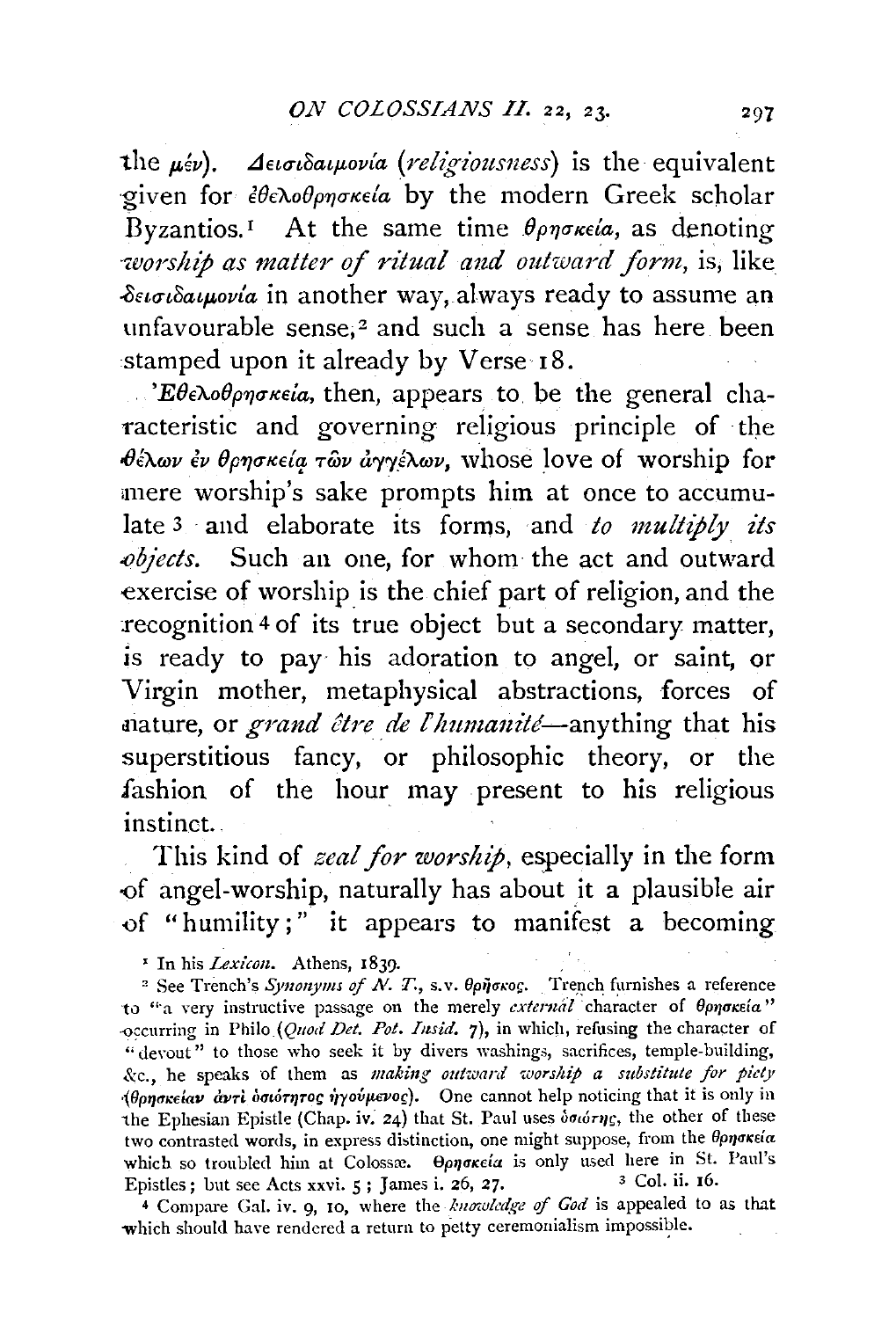reverence for the great powers above us, and a propersense of our "low estate" as compared with them. But the Apostle has already shewn what pride and falsehood lay hid under this specious garb of piety. He has no need to repeat what his readers have only just learned from him a few verses back (in Verse 18). He has said enough in these two words ( $\epsilon \nu \epsilon \theta \epsilon \lambda \omega \theta \rho \eta \sigma \kappa \epsilon/\sigma$  $\kappa$ .  $\tau a \pi \epsilon \nu \phi \phi \rho \sigma \nu \nu \eta$  to serve his purpose here, and to explain the *religious fascination*, as the previous clause, in the light of earlier warnings, explains the *intellectual attractiveness* of the Colossian heresy.

4· In discussing the last clause of the verse, it may be convenient to begin with  $\pi\lambda\eta\sigma\mu\omega\eta$ , the meaning of which, unless we are to set aside all lexical usage, is *repletion, surfeiting*, and nothing else.<sup>1</sup> Granting this, then, the meaning of  $\sigma \partial \rho \xi$  is determined on the one hand, for it is only *the flesh*, as *the sensual in man*, that is capable of such indulgence;<sup>2</sup> and the force of  $\pi \rho \delta s$ is fixed on the other hand, as denoting *against*. No one would suppose the Apostle to charge the errorists · with laying down ascetic rules "for (in order to pro*inote*) surfeiting of the flesh;" " such language would defeat its own object by its extravagance." And to describe them as "*not* . . . . *for* surfeiting of the flesh" would be altogether pointless, as it would also be to speak of them as actually *"against* surfeiting of the flesh." Evidently, then,  $\pi \rho \delta s$   $\pi \lambda \eta \sigma \mu \partial \gamma \eta \nu$  r.  $\sigma a \rho \kappa \delta s$  is a

<sup>&</sup>lt;sup>1</sup> For proof of this see Lightfoot's Note on the verse; also Stephens's Thesaurus, *s. v.*  $\pi\lambda\eta\sigma\mu o\nu\eta$ . At the same time it must be allowed that "the majority of the Fathers, Greek and Latin," read the word in a milder sense, as though it might denote legitimate and natural gratification. So Luther, very decidedly.<br><sup>2</sup> The "excess of riot" described in I Peter iv. 3 is an exhibition of  $\pi\lambda\eta\sigma\mu o\nu\eta\tau$ .

 $\sigma$ apxóg. Philo uses the word of Noah's drunkenness, in De Sobriet. 1. The Greek proverb, 'Ev  $\pi \lambda \eta \sigma \mu \nu \tilde{\nu}$  *K* $\psi \pi \rho \nu c$ , sufficiently indicates the current associations of the term.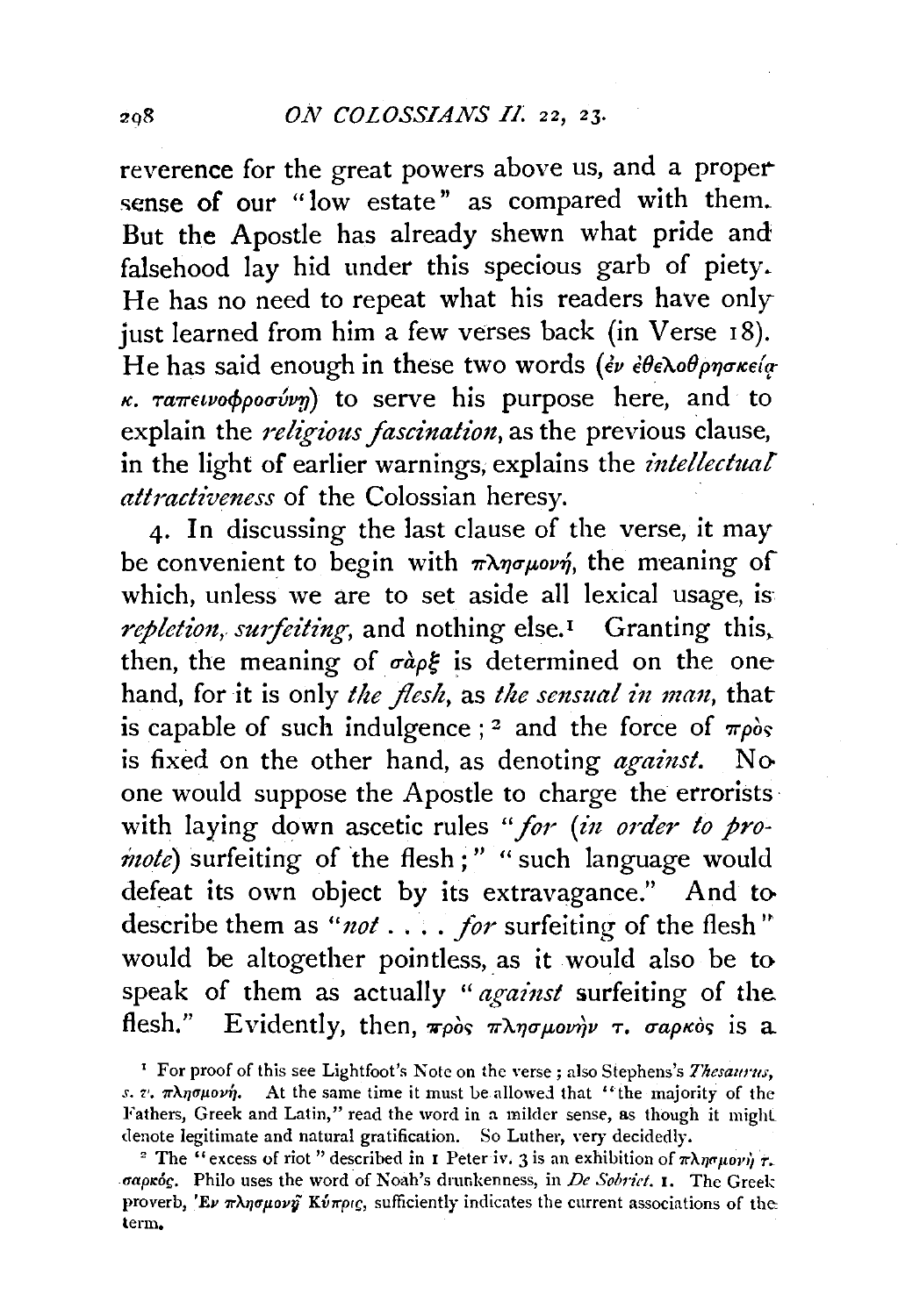part of the negative phrase following  $\partial \phi e_i \partial \phi \partial \phi \partial \phi \partial \phi$ and the Apostle is denying to these practices a merit which they claimed or might seem to possess (that of being directed against sensuality), not charging them with a new demerit. But πρòς πλησμονήν κ. τ. λ. is connected with *ovk* through  $\epsilon v \tau \mu \hat{\eta} \tau \nu \nu$ , and in his treatment of  $\tau \mu \eta$  Lightfoot is not at all so convincing as in regard to πλησμονή. He renders it *value*, i.e., *value in use, utility, efficiency.* It is hard to see how his examples justify putting this sense on  $\tau \mu \eta$ . *Value* in the sense of *price* it often means, of course ; but that usage is obviously inapplicable here.<sup>1</sup> 1 Thessalonians iv. 4 gives the only Pauline parallel to  $\partial \nu \tau \mu \hat{n}$ : "That each of you should know how to gain possession of his own vessel (i.e., his body)<sup>2</sup> in sanctification and honour." The more closely the two passages are compared, the more one is .persuaded, with Alford and W ordsworth, that the use of  $\partial v \tau \mu \hat{\eta}$  is identical in the two cases, 3 and expresses a principle of the most vital importance as a part of St. Paul's moral teaching. The word sanctifi*cation* in the Thessalonian passage points us again to 1 Corinthians vi. 13-20, where we learn what it is that gives the human body its dignity and sacredness and its imperishable worth, and what it is that most deeply wounds and shamefully tarnishes its honour.4 How naturally the idea of *honour* occurs to St. Paul's mind

 $\cdot$ <sup>1</sup> Tup) is *price* in 1 Cor. vi. 20; vii. 23 : elsewhere in St. Paul always *honour*; Comp. Matt. xxvii. 6 ; Acts v. 2.

" See 'Wordsworth's full and very valuable Note on this passage, as against Alfonl and Ellicott.

<sup>3</sup> This limits the reference of *οὐκ εν τιμί* to *ἀφειδεία σώματος*. Meyer opposes it to  $i\nu$   $i\theta\epsilon\lambda\theta\rho\eta\sigma\kappa\epsilon i\alpha$  **r.**  $\lambda$ , as well, on account of the repeated  $i\nu$ ; but this consideration of itself is of no decisive weight.

4 \V e speak, in common parlance, of a man's "honour" as consisting in his truthfulness, and a woman's in her chastity. \Vhen shall we be Christians enough to recognize that the one sex is as much *dishonoured* by impurity as the other?

200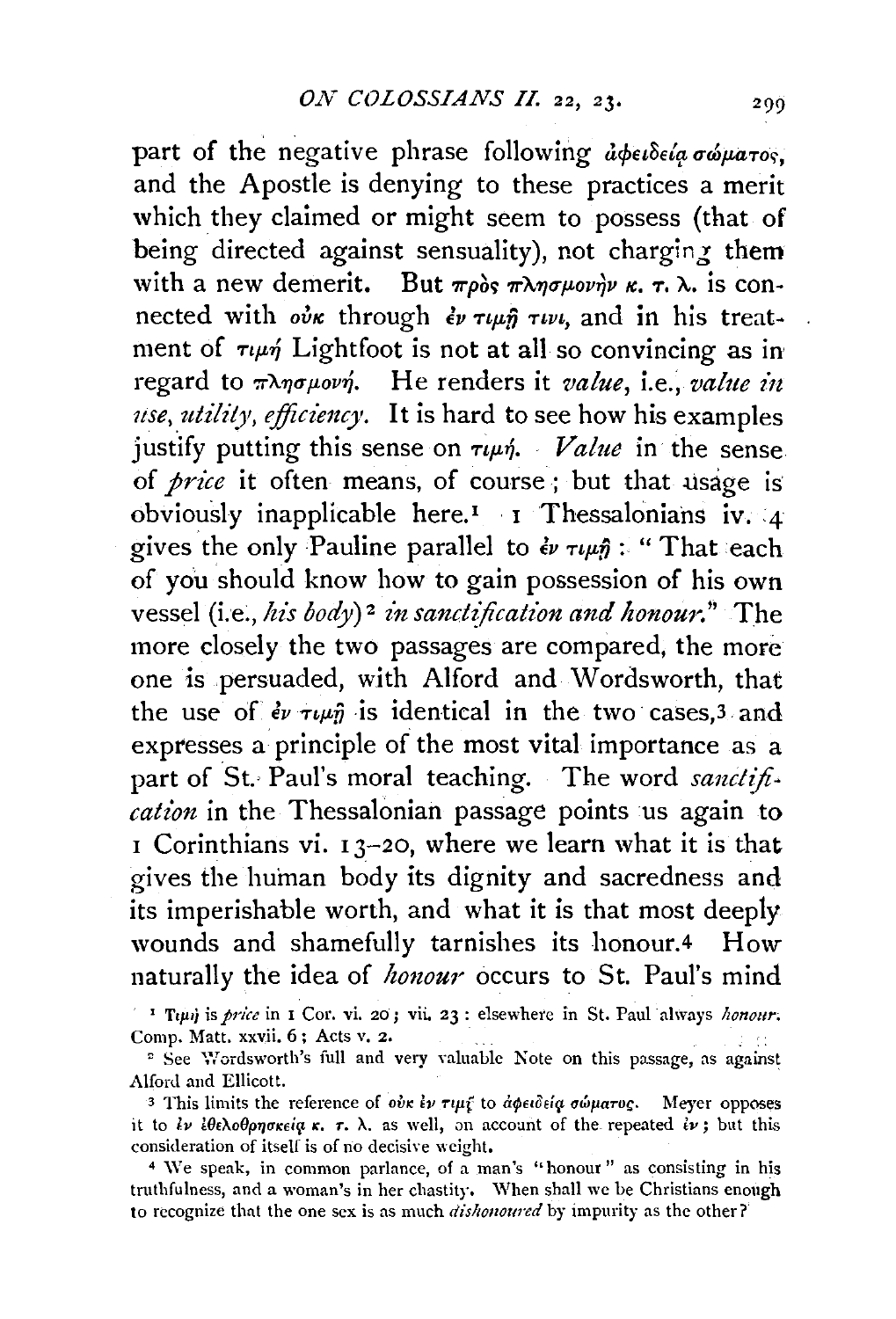in connection with the body we see again in I Corinthians xii.  $22-27$ . Twice over in the fearful denunciation of Romans i. 18-32 does he speak of *dishonour* as that which was so deeply branded on *the body* by the dark and nameless pollutions to which it was subjected in a Paganism· where idolatry and unbelief had worked out their last results. To him, therefore, the ascetic rules of these new teachers were sure to present them selves from this point of view; and it particularly concerned him to state whether or not he allowed to their "hard treatment of the body" the honour which it seemed to have, or was perhaps represented to have, as a means of "escaping the corruption that was in the world through lust." Especially was he bound to be explicit here; and to distinguish· between the true and the false asceticism, since there were decided ascetic leanings in his own moral teaching, and certain phrases on record, such as Romans viii. 13; xiii. 14; I Corinthians vii. I ; ix. *27,* which might easily be made to lend a colour to the Colossian rigorism. *'Abeideia uwp.aror;* he neither could nor did condemn absolutely and in every sense. The language of Philippians iii. 19 (whose god is their belly, and their glory is in their  $shamz$ ) gives us a hint as to the connection of  $\tau \mu \dot{\eta}$  with *πρ*ός *πλησμονήν τ. σαρκός*, sensual indulgence being there identified with open (shameless) shame, and therefore implicitly opposed to the *honour* of a man's person. In the Septuagint, Habakkuk ii. 16 (the Chapter from which, by the way, comes St. Paul's cardinal quotation, *The just shall live by fai'th),* we have an instance of the use of  $\pi\lambda\eta\sigma\mu\omega\eta$  that may possibly throw some further light on this connection. "Surfeiting of dishonour (πλησμονὴν ἀτιμίας) from glory drink thou also," is the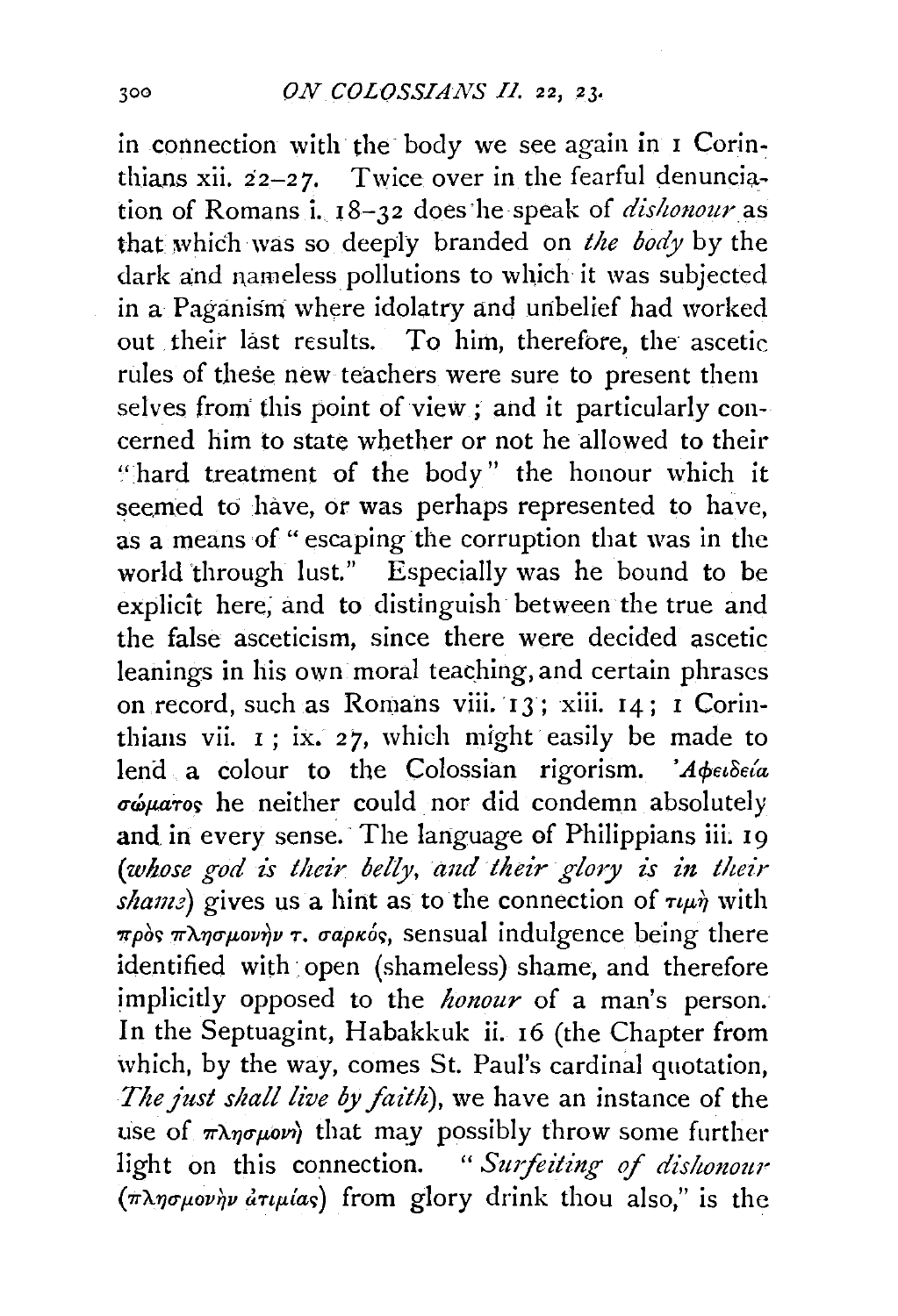rendering of the  $LXX$ .<sup>1</sup> The picture drawn by the prophet is repulsive in the extreme; *surfeiting* and *dishonour* appear together at their worst, and arc blended in one of those bold expressions which print themselves indelibly on a reader's memory and are likely to reappear in other forms. As sensual excess brings dishonour, so a right Christian estimate of the dignity of the body is its surest preventive, and St. Paul's  $\tau \mu \dot{\eta}$   $\pi \rho \dot{\delta} s$   $\pi \lambda \eta \sigma \mu \partial \nu \dot{\eta} \nu \kappa$ .  $\tau$ .  $\lambda$ . is (to use a logical phrase) the contrapositive of Habakkuk's  $(LXX)$ .  $\pi\lambda\eta\sigma\mu\omega\eta$  atulas. What prepares us for the hostile sense implied in  $\pi \rho \delta s$ , and in virtue of which it links  $\pi\lambda\eta\sigma\mu o\nu\eta$  to  $\tau\mu\eta$ , is that *a*  $\phi$ *et*  $\delta\epsilon$ *ia* already connotes hostility to something; the Apostle complains that it *is the body* as such that is the object of this severity, and that it is not, in a way of true honour to the body, directed against indulgence of the flesh. So we may do justice to the sharp antithesis so well insisted on . by Meyer between *apeldeia*  $\sigma \omega \mu$ *atos* and  $\pi \lambda \eta \sigma \mu_0 \nu_0$   $\tau$ .  $\sigma a \rho \kappa \delta s$ , and yet give our  $\epsilon \nu \tau \mu \hat{p} \tau \nu \nu$  its due place between them, the whole clause being thus drawn together into the closest and most compact unity.

In dealing with the moral and practical side of the Colossian heresy, the Apostle does not therefore .simply repeat by way of conclusion, and in a more general manner, what he had said before, but adds a new element of essential moment to his counter argument. He had condemned the moral code of the errorists in Verses 20-22, on the ground of its arbitrariness and pettiness, and the intrinsically trivial and

<sup>&#</sup>x27; The LXX. translators appear to have read the Verse with a slightly different vocalization and punctuation—הָקָלוּן כִוּבְּבוֹד יִיהָה נַם אֲתָּה בְּ and surely a feasible reading. It does not appear in the *Various Renderings and .Reading.< BiNe.*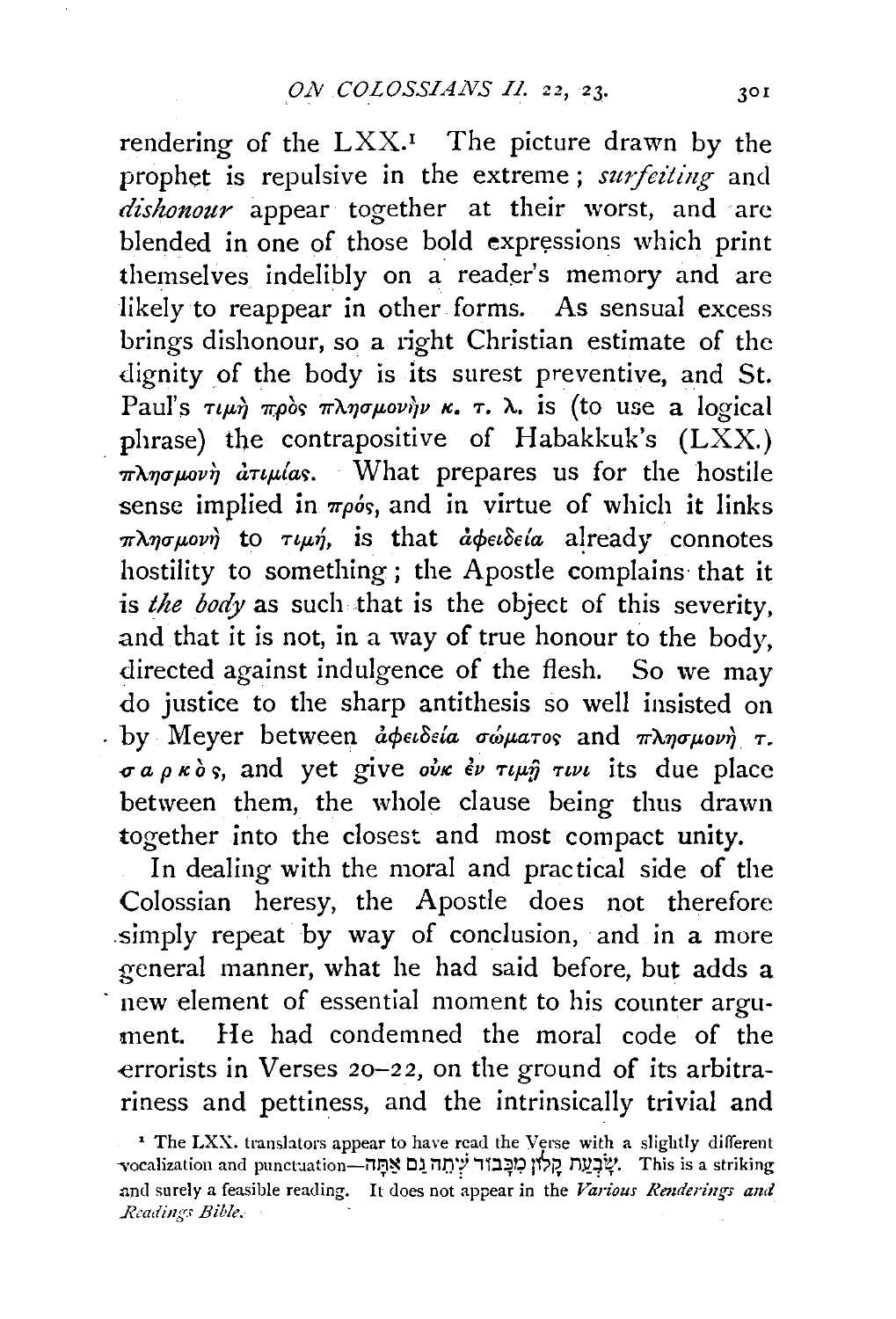## 302 *ON COLOSSIANS II.* 22, 23.

r

perishing nature of the objects with which it mainly dealt.<sup>1</sup> Now he lays hold of the inner principle of their entire scheme of morality, its *hostility to the body*  as a physical organism, and a part of material nature.<sup>2</sup> Such treatment, he declares, robs it of its honour and sacredness, and is· not directed against that *feeding* of *the flesh* in which lies our real peril and dishonour in relation to this "vessel" of our earthly life.3 St. Paul has, perhaps, reserved this objection to the last in order to give him a suitable starting-point for the exhorta· tions of the next Chapter, where  $(in \nVerges 1-4)$  he shews the only sure way to be delivered from sensual sin, by "seeking and minding the things above, where Christ is," 4 and sets forth the true Christian asceticism  $(d\phi e i\delta e^i a \tau \hat{\eta}s \sigma a \rho \kappa \delta s$  indeed) as a "making dead the members that are upon the earth "-that belong to the earthly body of " the old man that is under corruption according to the lusts of deceit."

On its ethical side, therefore, the system of the Colossian heresiarch (the founder and father, shall we say, of Gnosticism ?) held out the charm of a lofty' and severe morality attainable by simple and plain rules of life and a strict external regimen, but based unhappily on a false and fatal principle—a principle the deadly mischief of which the history of the Church since the time of the Pastoral Epistles has hardly ever ceased to illustrate. It taught men to hate the body and the

<sup>&</sup>lt;sup>1</sup> For we may safely follow Meyer, Ellicott, Lightfoot, Wordsworth, Eadie, &c., in finding in I Cor. vi. 13, Matt. xv. 17, the true explanation of Verse 21.

<sup>&</sup>lt;sup>2</sup> See Lightfoot, pp. 76 ff.; and Excursus A in *New Testament Commentary for English Readers* ( *Colossiam).* 

<sup>&</sup>lt;sup>3</sup> In Section 7 of Philo's *Quod. Det. Pot. Insid.*, previously referred to in illustration of  $\theta$ *pnoxeia*, there is also an instructive account of modes then in use of  $d\phi\epsilon\ell\delta\epsilon/\alpha$ *awparos.* Those who practise them, Philo says, are to be shewn "the true way of temperance."  $4 \text{ See again Phili, iii. 19, 20.}$ <sup>4</sup> Sec again Phil, iii. 19, 20,